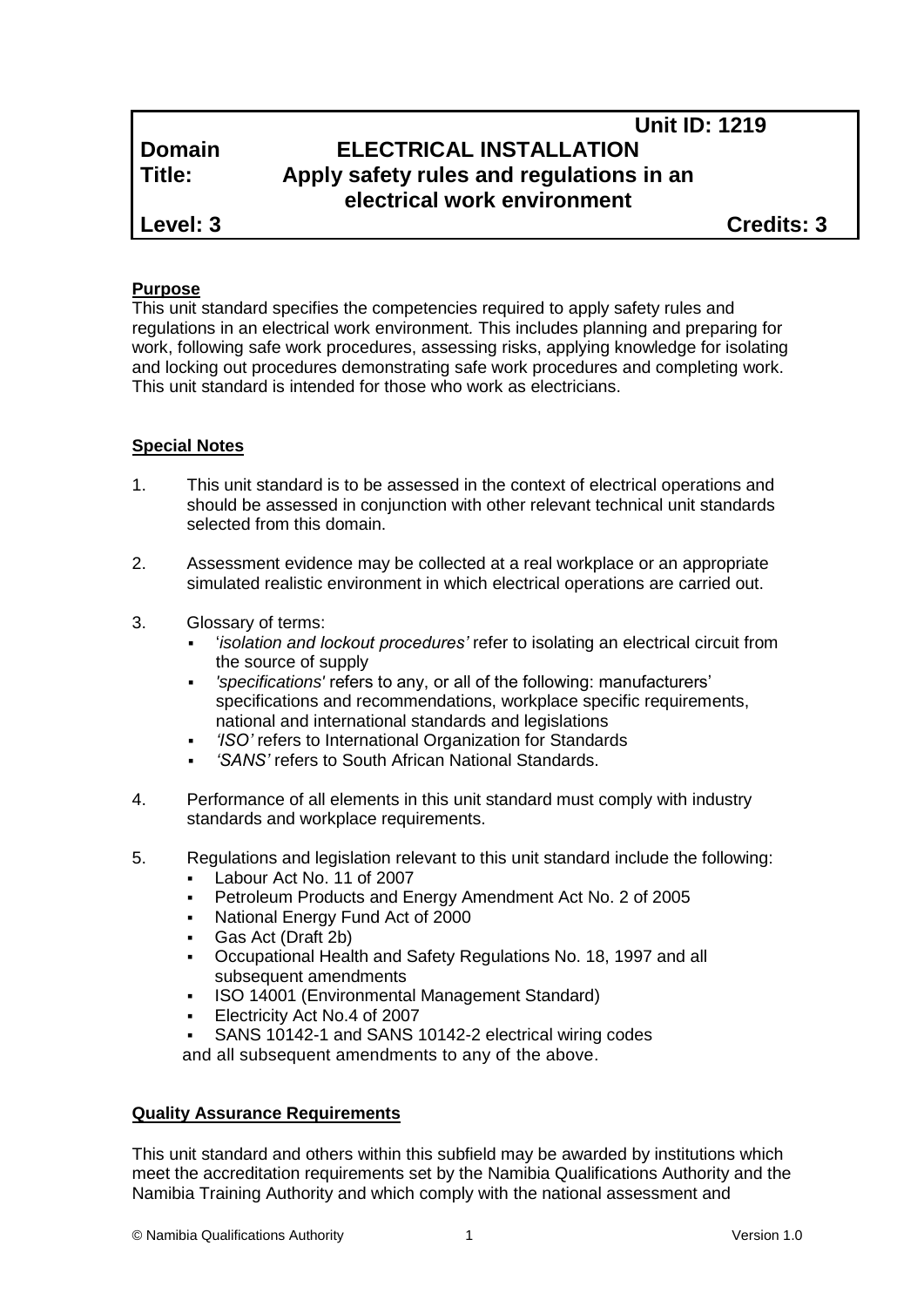moderation requirements. Details of specific accreditation requirements and the national assessment arrangements are available from the Namibia Qualifications Authority on [www.namqa.org](http://www.namqa.org/) and the Namibia Training Authority on [www.nta.com.na.](http://www.nta.com.na/)

# **Elements and Performance Criteria**

# **Element 1: Plan and prepare for work**

# **Range**

Planning and preparation may include but is not limited to workplace inspection, equipment defect identification, assessment of conditions, hazards identification, the environmental impact and determination of work requirements.

# **Performance Criteria**

- 1.1 Work instructions, including permit to work, job card, plans, specifications and operational details are obtained, confirmed and applied.
- 1.2 Safety requirements are followed in line with safety plans and policies.
- 1.3 Tools and equipment selected to carry out tasks is consistent with the requirements of the job, checked for serviceability and any faults rectified or reported prior to commencement.
- 1.4 Material requirements are identified and obtained in line with job card and/or specifications.
- 1.5 Materials are safely handled and located ready for use in line with workplace procedures.
- 1.6 Technical requirements for tools and equipment are sourced and implemented in line with workplace procedures.
- 1.7 Environmental protection requirements are identified and applied in line with environmental plans and legislative requirements.

## **Element 2: Follow safe work procedures**

## **Range**

Personal protective equipment may include but is not limited to overalls, steel capped boots, jacket, gloves, safety glasses or goggles, dust mask or respirator, ear muffs/plugs, safety helmets, rubber mats and safety belts.

Signs may include but are not limited to hazard identification, facility or location signs, site safety, traffic and warning signs and symbols.

## **Performance Criteria**

2.1 Tasks are performed in a safe manner and in line with legislative and workplace requirements.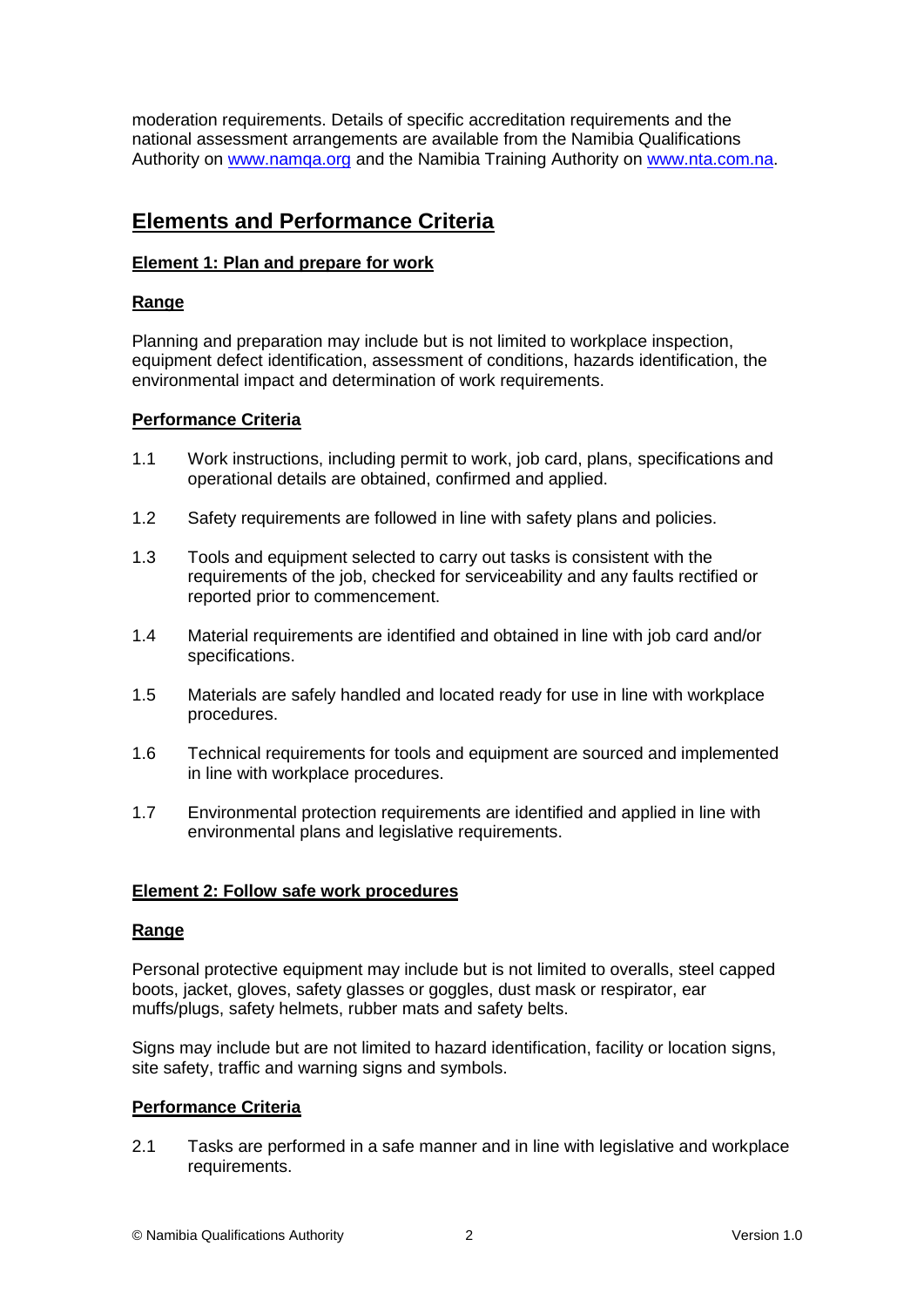- 2.2 Duties, tools, equipment and materials are organised in line with workplace procedures.
- 2.3 Work area is arranged to minimize accidents and injury.
- 2.4 Approved personal protective equipment and clothing is worn, used and stored according to workplace procedures.
- 2.5 Tool and equipment guards are used in line with manufacturers' and workplace specifications and regulations.
- 2.6 Neither metallic items, nor synthetics are worn on the person while working near live equipment or conductors.
- 2.7 Hair and clothing are not worn loosely near working machinery.
- 2.8 Safety signs and symbols are identified and followed.
- 2.9 Correct posture is maintained when lifting and shifting loads.

## **Element 3: Assess risks**

#### **Range**

Hazards may include but are not limited to electrical hazards, chemical spills, gases, liquids under pressure, moving machinery and equipment, hazardous materials, work in confined spaces, work on heights, manual handling, high temperatures, noise, dust, vapours, fires, elements of nature, sharp equipment, traffic and moving equipment.

Designated persons may be manager, supervisor, safety personnel or any other person given the overall responsibility of safety in a workplace.

## **Performance Criteria**

- 3.1 Hazards in the work area are identified, assessed and reported to designated persons.
- 3.2 Safety issues and risks in the work area are identified, assessed and reported to designated persons.
- 3.3 Safe workplace procedures and safe work instructions are followed for controlling risks.
- 3.4 Safety, hazard, accident or incident reports are contributed to, in accordance with workplace and legislative requirements.

#### **Element 4: Apply knowledge of isolation and lockout procedures**

#### **Range**

Isolation and lockout procedures to be applied considering legislative and workplace requirements and are carried out in line with workplace requirements.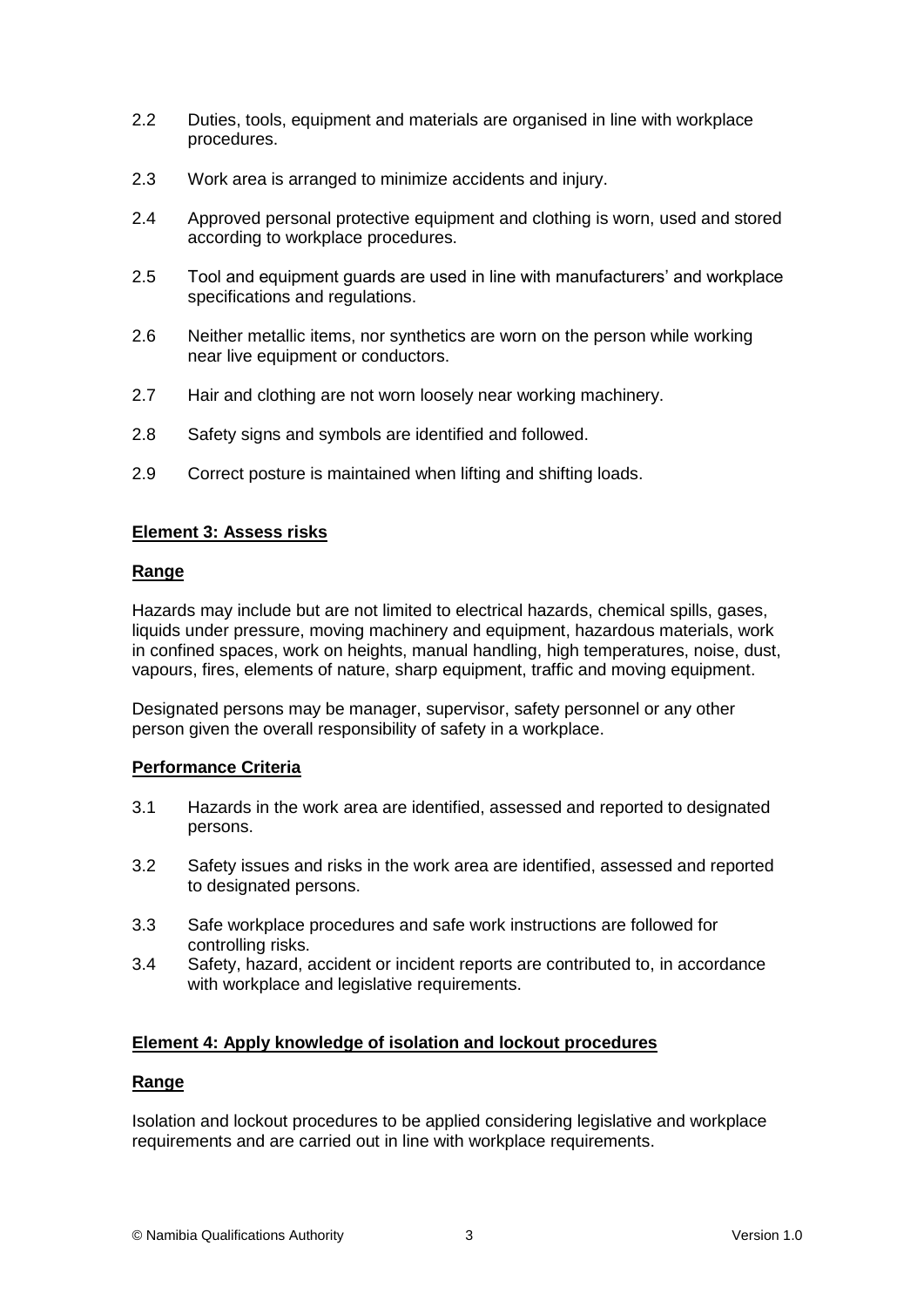# **Performance Criteria**

- 4.1 Circuit breakers are switched off in line with workplace procedures.
- 4.2 Where applicable, fuses are pulled out according to workplace procedures.
- 4.3 Lock with identification tag at power source is put on according to workplace procedures.
- 4.4 Verification of no-start equipment is demonstrated.
- 4.5 Procedures for zero-voltage test are explained in line with workplace procedures.
- 4.6 Earthing of equipment is applied according to workplace procedures.

#### **Element 5: Demonstrate safe work on heights**

#### **Range**

Equipment needed for work at height may include but is not limited to step ladder, single ladder, extension ladder, trestle ladder, scaffolding and safety harness.

Equipment maintenance may include but is not limited to defect identification and rectification of cracks, splinters, loose hinges, damage, missing parts, deterioration, operation of working parts missing and loose bolts and rivets and bending.

#### **Performance Criteria**

- 5.1 Equipment defects are identified according to safe working practices.
- 5.2 Equipment appropriate for carrying out the task is selected, erected and used to meet job requirements in line with safe workplace procedures.
- 5.3 Equipment is handled, maintained and stored in safe condition in line with workplace procedures.

## **Element 6: Complete work**

#### **Range**

Work completion details may include but is not limited to accident report forms and permit to work form.

#### **Performance Criteria**

- 6.1 Work is completed and appropriate personnel notified in line with workplace procedures.
- 6.2 Work area is cleared of waste, cleaned, restored and secured in line with workplace procedures and waste management principles.
- 6.3 Reusable material is collected and stored in line with workplace procedures.